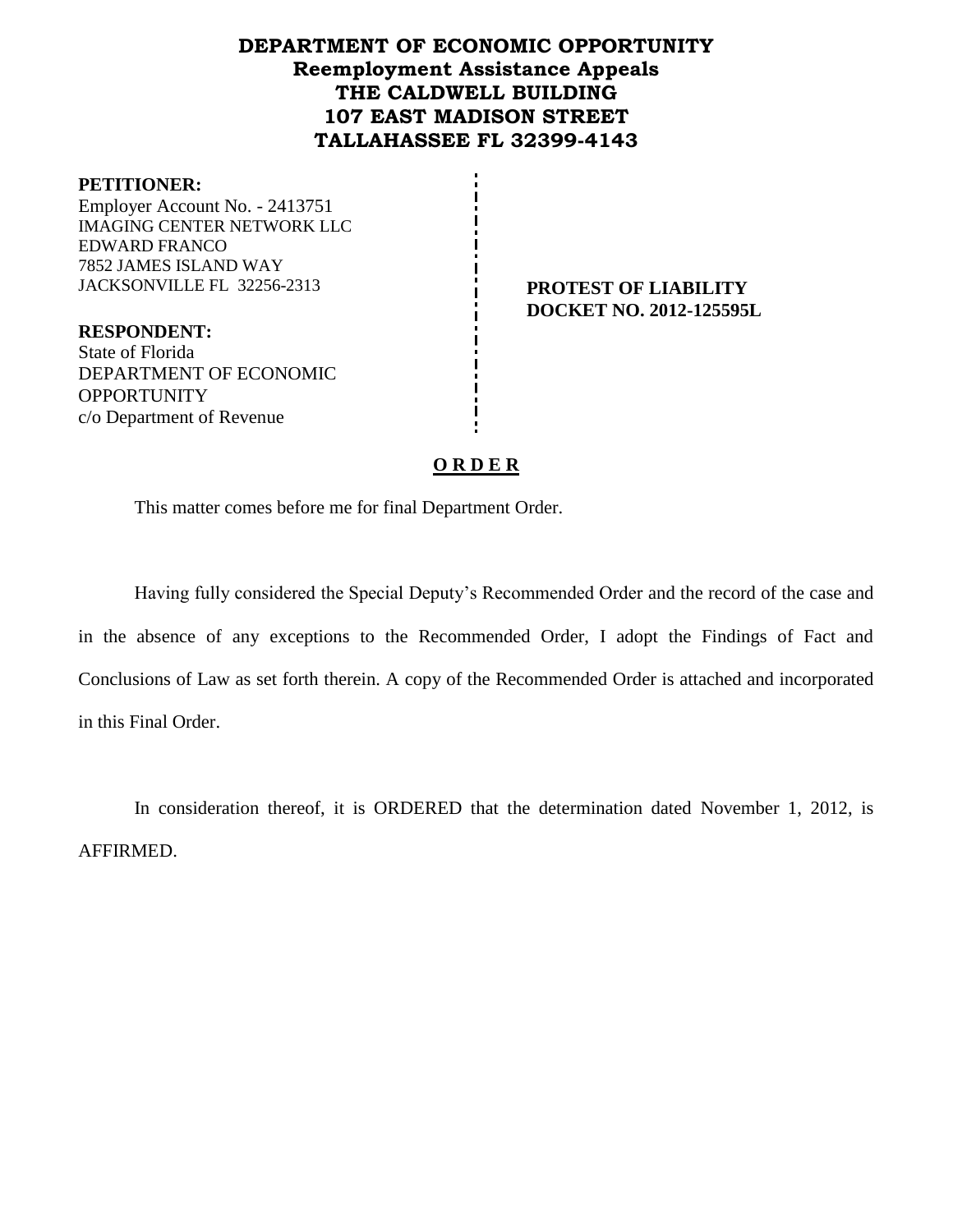#### **JUDICIAL REVIEW**

Any request for judicial review must be initiated within 30 days of the date the Order was filed. Judicial review is commenced by filing one copy of a *Notice of Appeal* with the DEPARTMENT OF ECONOMIC OPPORTUNITY at the address shown at the top of this Order and a second copy, with filing fees prescribed by law, with the appropriate District Court of Appeal. It is the responsibility of the party appealing to the Court to prepare a transcript of the record. If no court reporter was at the hearing, the transcript must be prepared from a copy of the Special Deputy's hearing recording, which may be requested from the Office of Appeals.

Cualquier solicitud para revisión judicial debe ser iniciada dentro de los 30 días a partir de la fecha en que la Orden fue registrada. La revisión judicial se comienza al registrar una copia de un *Aviso de Apelación* con la Agencia para la Innovación de la Fuerza Laboral [*DEPARTMENT OF ECONOMIC OPPORTUNITY]* en la dirección que aparece en la parte superior de este *Orden* y una segunda copia, con los honorarios de registro prescritos por la ley, con el Tribunal Distrital de Apelaciones pertinente. Es la responsabilidad de la parte apelando al tribunal la de preparar una transcripción del registro. Si en la audiencia no se encontraba ningún estenógrafo registrado en los tribunales, la transcripción debe ser preparada de una copia de la grabación de la audiencia del Delegado Especial [*Special Deputy*], la cual puede ser solicitada de la Oficina de Apelaciones.

Nenpòt demann pou yon revizyon jiridik fèt pou l kòmanse lan yon peryòd 30 jou apati de dat ke Lòd la te depoze a. Revizyon jiridik la kòmanse avèk depo yon kopi yon *Avi Dapèl* ki voye bay DEPARTMENT OF ECONOMIC OPPORTUNITY lan nan adrès ki parèt pi wo a, lan tèt *Lòd* sa a e yon dezyèm kopi, avèk frè depo ki preskri pa lalwa, bay Kou Dapèl Distrik apwopriye a. Se responsabilite pati k ap prezante apèl la bay Tribinal la pou l prepare yon kopi dosye a. Si pa te gen yon stenograf lan seyans lan, kopi a fèt pou l prepare apati de kopi anrejistreman seyans lan ke Adjwen Spesyal la te fè a, e ke w ka mande Biwo Dapèl la voye pou ou.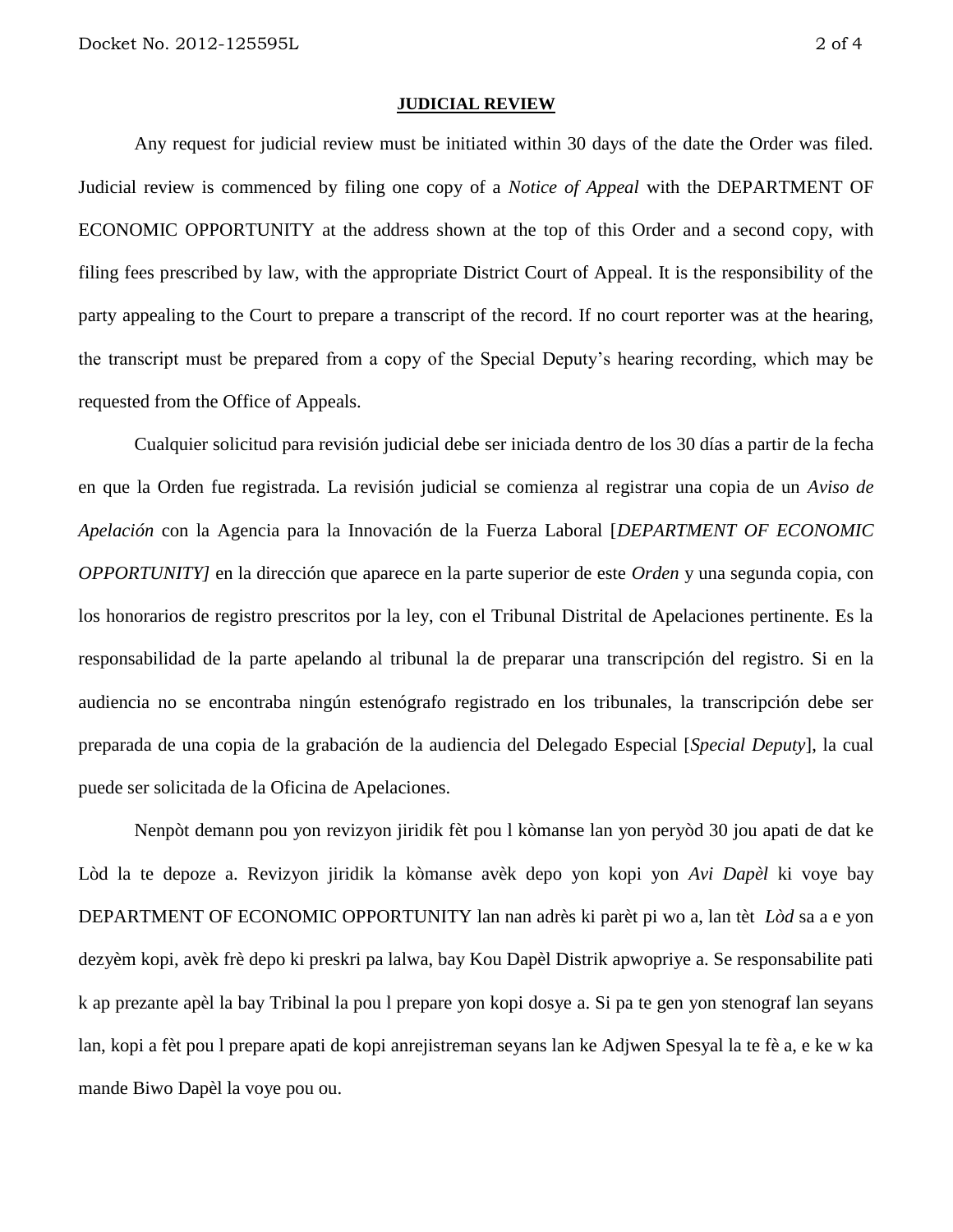DONE and ORDERED at Tallahassee, Florida, this \_\_\_\_\_\_\_ day of July, 2013.



Altemese Smith, Bureau Chief, Reemployment Assistance Program DEPARTMENT OF ECONOMIC OPPORTUNITY

FILED ON THIS DATE PURSUANT TO § 120.52, FLORIDA STATUTES, WITH THE DESIGNATED DEPARTMENT CLERK, RECEIPT OF WHICH IS HEREBY ACKNOWLEDGED.

 $\overline{\phantom{a}}$  ,  $\overline{\phantom{a}}$  ,  $\overline{\phantom{a}}$  ,  $\overline{\phantom{a}}$  ,  $\overline{\phantom{a}}$  ,  $\overline{\phantom{a}}$  ,  $\overline{\phantom{a}}$  ,  $\overline{\phantom{a}}$ DEPUTY CLERK DATE

# **CERTIFICATE OF SERVICE**

**I HEREBY CERTIFY that true and correct copies of the foregoing Final Order have been furnished to the persons listed below in the manner described, on the \_\_\_\_\_\_\_ day of July, 2013**.

 $ShmumD.$ 

SHANEDRA Y. BARNES, Special Deputy Clerk DEPARTMENT OF ECONOMIC **OPPORTUNITY** Reemployment Assistance Appeals 107 EAST MADISON STREET TALLAHASSEE FL 32399-4143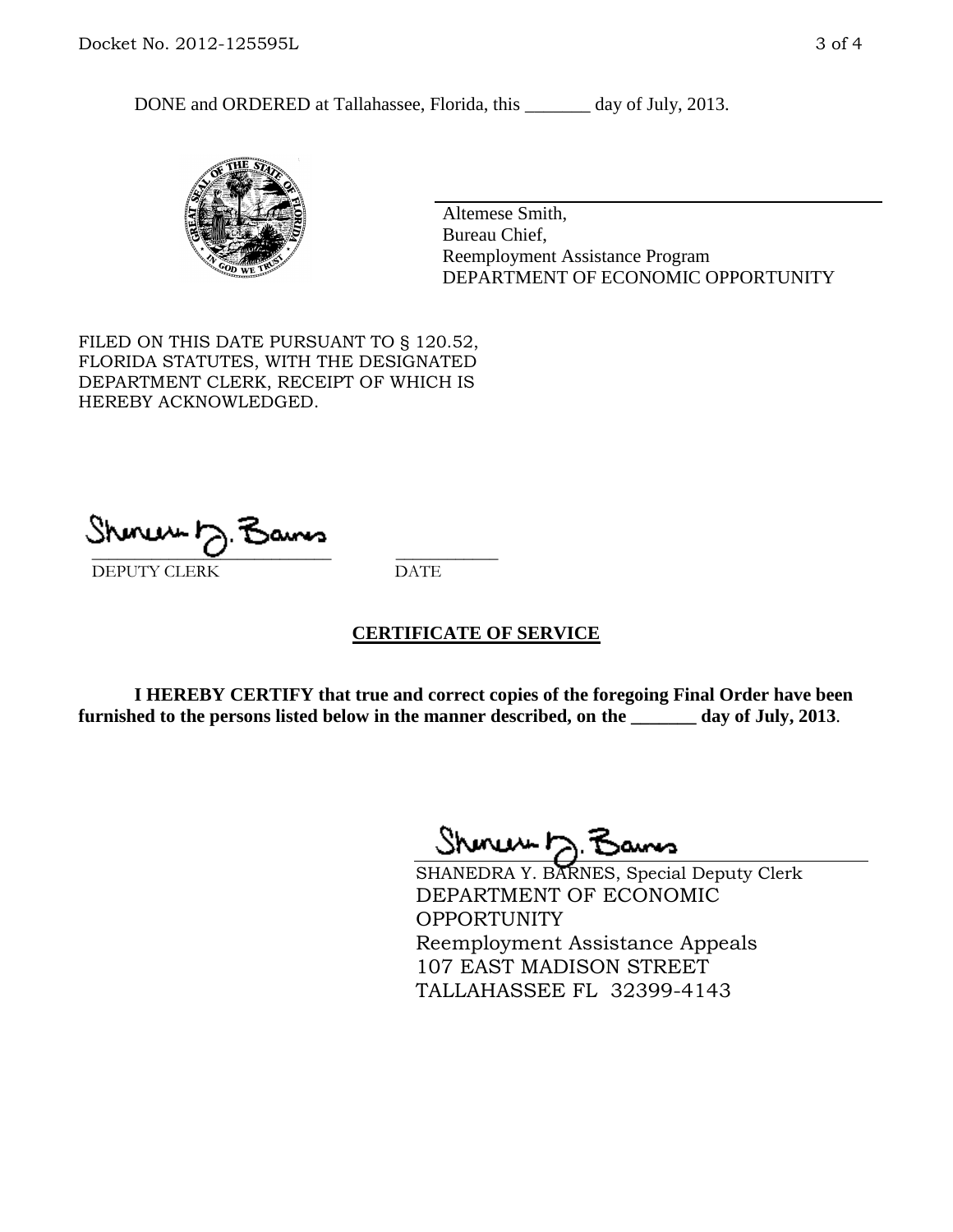By U.S. Mail:

IMAGING CENTER NETWORK LLC EDWARD FRANCO 7852 JAMES ISLAND WAY JACKSONVILLE FL 32256-2313

DEPARTMENT OF REVENUE ATTN: JODY BURKE - CCOC #1-4866 5050 WEST TENNESSEE STREET TALLAHASSEE FL 32399

DEPARTMENT OF REVENUE ATTN: BLAKE HARTLAND 921 NORTH DAVIS STREET SUITE A-215 JACKSONVILLE FL 32209-6829

DEPARTMENT OF REVENUE ATTN: DELAINE ARLINGTON 921 NORTH DAVIS STREET SUITE A-215 JACKSONVILLE FL 32209-6829

HUGHES & WARNER CPA'S ATTN HEATHER HUGHES IMAGING CENTER NETWORK 4540 SOUTHSIDE BLVD SUITE 601 JACKSONVILLE FL 32216-5465

State of Florida DEPARTMENT OF ECONOMIC OPPORTUNITY c/o Department of Revenue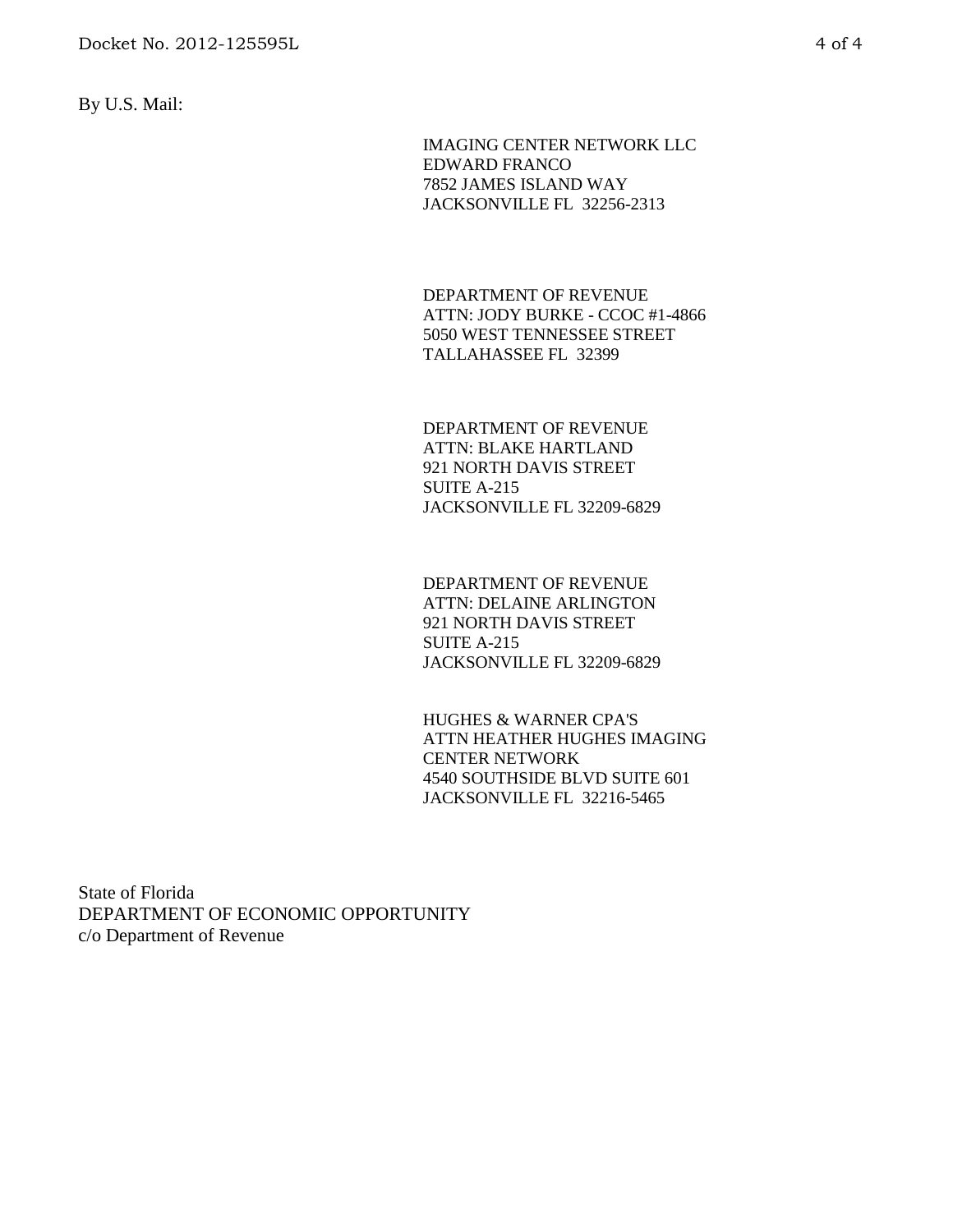# **DEPARTMENT OF ECONOMIC OPPORTUNITY Reemployment Assistance Appeals**

MSC 347 CALDWELL BUILDING 107 EAST MADISON STREET TALLAHASSEE FL 32399-4143

#### **PETITIONER:**

Employer Account No. - 2413751 IMAGING CENTER NETWORK LLC EDWARD FRANCO 7852 JAMES ISLAND WAY JACKSONVILLE FL 32256-2313

> **PROTEST OF LIABILITY DOCKET NO. 2012-125595L**

**RESPONDENT:** State of Florida DEPARTMENT OF ECONOMIC **OPPORTUNITY** c/o Department of Revenue

# **RECOMMENDED ORDER OF SPECIAL DEPUTY**

TO: Altemese Smith, Bureau Chief, Reemployment Assistance Program DEPARTMENT OF ECONOMIC OPPORTUNITY

This matter comes before the undersigned Special Deputy pursuant to the Petitioner's protest of the Respondent's determination dated November 1, 2012.

After due notice to the parties, a telephone hearing was held on May 22, 2013. The Petitioner, represented by its Certified Public Accountant, appeared and testified. The Petitioner's Administrator testified as a witness. The Respondent was represented by a Department of Revenue Senior Tax Audit Administrator. A Tax Auditor IV testified as a witness.

The record of the case, including the recording of the hearing and any exhibits submitted in evidence, is herewith transmitted. Proposed Findings of Fact and Conclusions of Law were received from the Petitioner.

# **Issue:**

Whether services performed for the Petitioner constitute insured employment, and if so, the effective date of the Petitioner's liability, pursuant to Sections 443.036(19), (21); 443.1216, Florida Statutes.

# **Findings of Fact:**

- 1. The Petitioner, Imaging Center Network LLC, is a limited liability company which operates a medical diagnostic imaging practice. The business is owned and operated by Dr. Edward Franco, a radiologist.
- 2. The Department of Revenue selected the Petitioner for an audit of the Petitioner's books and records for 2009 to ensure compliance with the Florida Unemployment Compensation Law. The audit was conducted at the location of the Petitioner's Certified Public Accountant.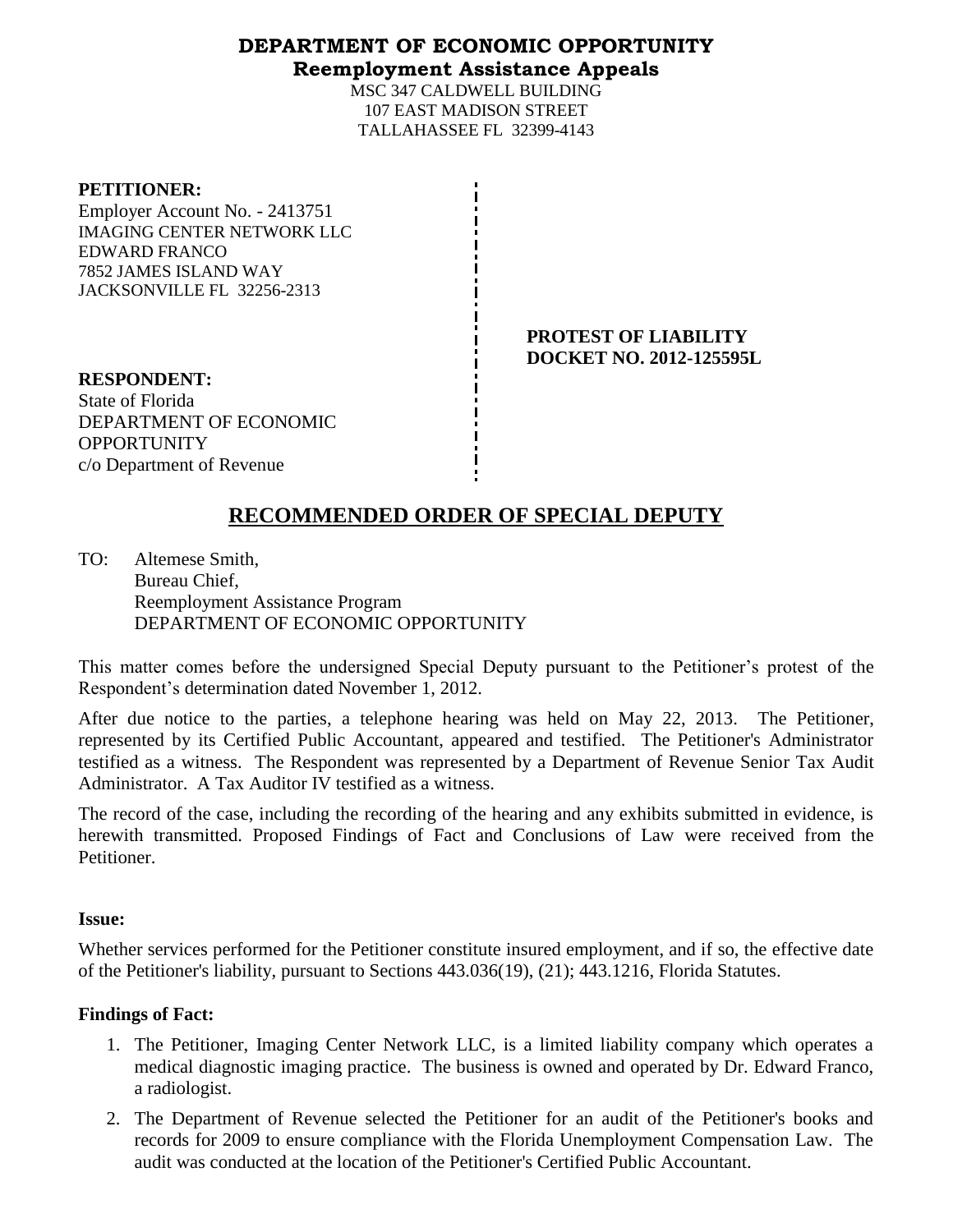- 3. The Tax Auditor discovered a clerical error of 19 cents for the first quarter 2009. The Tax Auditor also discovered that the Petitioner had paid an employee a flat fee as an expense reimbursement for each trip to the Post Office. The Tax Auditor added the payments as additional wages for the employee because the employee was paid a flat fee and was not required to account for the actual expense. The additional wages added by the Tax Auditor were excess wages and did not result in any additional tax due.
- 4. The Tax Auditor examined the 1099 forms issued to workers by the Petitioner. The Tax Auditor determined that payments made to a Diagnostic Radiological Physician were properly classified as payments to an independent contractor. The Tax Auditor determined that payments made to a transcriptionist were properly classified as payments to an independent contractor.
- 5. The Tax Auditor examined a 1099 form which had been issued to a worker to whom the Petitioner also issued a W-2 form. The Tax Auditor was informed that the worker performed services as a front desk assistant or helper and at the time of hire it was known that the position would be temporary. The worker's duties included copying medical records and the Petitioner trained the worker how to do the medical records. The volume of the Petitioner's business declined during the year and the Petitioner reduced the worker's hours of work. It was reported to the Tax Auditor that the worker obtained other employment and notified the Petitioner of her intent to leave her employment with the Petitioner at which time the worker requested that if the workload increased in the future that the Petitioner allow the worker to return to work as an independent contractor. The Petitioner paid unemployment tax on the worker's earnings during the first, second, and third quarters 2009 but did not report the worker's earnings for the fourth quarter 2009. The worker performed the services at the Petitioner's place of business during the fourth quarter 2009 under the same terms and conditions as during the first three quarters 2009 with the exception that the work during the fourth quarter 2009 was performed on an as-needed basis. The Petitioner provided all equipment and supplies and paid the worker by the hour. The Tax Auditor reclassified the fourth quarter payments as wages. The Petitioner had paid the worker more than \$7000 during the first three quarters and the reclassified fourth quarter wages did not result in additional tax due.
- 6. The Tax Auditor examined a 1099 form issued to a nuclear medicine technician, Deitra Andrews. The Tax Auditor was informed that the nuclear medicine technician began performing services for the Petitioner during 2008 and was responsible for injecting the patients referred to the Petitioner for nuclear medical studies with radioactive isotopes used in diagnostic imaging studies. The radiologist would then read the data, dictate a report, and send the report to the referring physician. The nuclear medicine technician performed the work at the Petitioner's location using the Petitioner's equipment and tools. The Petitioner provided the Tax Auditor with a copy of an *Independent Agent Agreement* signed and dated by the worker on February 16, 2009. The Agreement states that the worker is an independent contractor and that the Petitioner will not withhold any state or federal taxes. The Agreement states, among other things, "While I am providing my services as an independent contractor to the Imaging Centers I will at no time or occurrence file claim upon Imaging Centers Workers Compensation Insurance." The Petitioner informed the Tax Auditor that the purpose of the *Independent Agent Agreement* was to exempt the Petitioner from providing workers' compensation insurance for the worker.
- 7. The Petitioner also provided the Tax Auditor with a copy of an agreement entitled *Imaging Center Network's Subcontractor Service Agreement for Deitra Andrews, Nuclear Medicine Technologist*, dated and signed September 14, 2009. The Agreement states that the terms of the Agreement are effective November 2, 2009. The Agreement states that the Petitioner will pay Deitra Andrews \$260 per day, that working hours are from 12:30 PM until 6:30 PM on Tuesdays and Thursdays, that the daily fee includes next day follow-up studies that are less than one hour, that the Petitioner will pay \$43.75 per hour to Deitra Andrews if the follow-up study takes more than one hour, that Deitra Andrews will give the Petitioner twenty-four hours notice if she is not able to work on a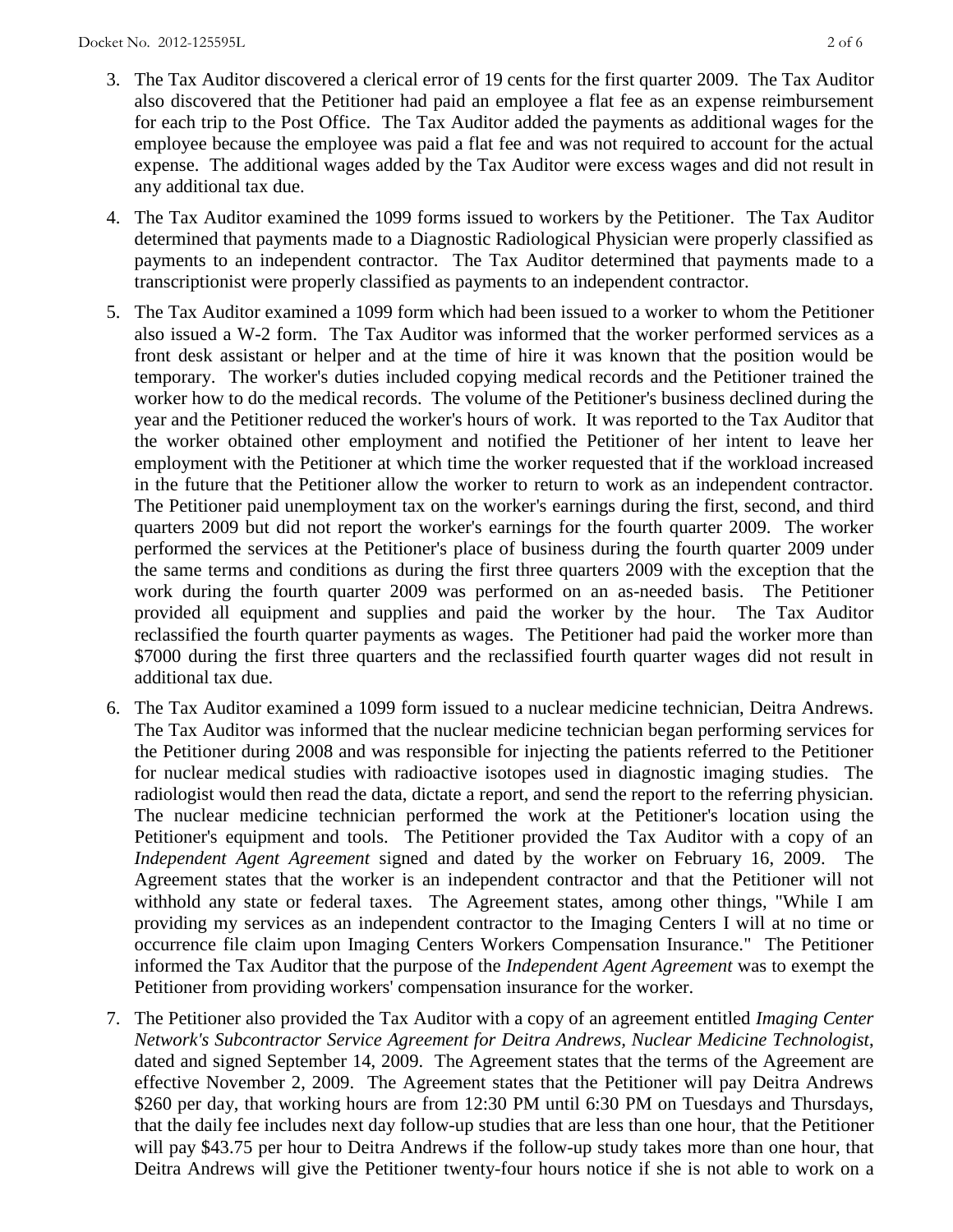scheduled work day, that the Petitioner will give Deitra Andrews twenty-four hours notice in the event of cancellation of services, and that the Petitioner has the right to terminate the Agreement with Deitra Andrews at-will.

- 8. The Tax Auditor was informed that Deitra Andrews was employed by a hospital and that her days and hours of work at the hospital took precedence over her days and hours of work with the Petitioner. The Tax Auditor was informed that Deitra Andrews was required to personally perform the work and that she could not hire others to perform the work for her. The Tax Auditor was informed that Deitra Andrews did not have liability insurance.
- 9. The Tax Auditor concluded that Deitra Andrews had been misclassified as an independent contractor and that she was an employee of the Petitioner, resulting in additional taxable wages of \$7,000.
- 10. On November 1, 2012, the Department of Revenue issued a *Notice of Proposed Assessment*  notifying the Petitioner of the audit results. The Tax Auditor added additional gross wages of \$30,912.70, of which \$23,912.89 were excess wages, resulting in taxable wages of \$6,999.81. The Petitioner filed a timely protest on November 20, 2012.

# **Conclusions of Law:**

- 11. The issue in this case, whether services performed for the Petitioner constitute employment subject to the Florida Reemployment Assistance Program Law, is governed by Chapter 443, Florida Statutes. Section 443.1216(1)(a)2., Florida Statutes, provides that employment subject to the chapter includes service performed by individuals under the usual common law rules applicable in determining an employer-employee relationship.
- 12. The Supreme Court of the United States held that the term "usual common law rules" is to be used in a generic sense to mean the "standards developed by the courts through the years of adjudication." United States v. W.M. Webb, Inc., 397 U.S. 179 (1970).
- 13. The Supreme Court of Florida adopted and approved the tests in 1 Restatement of Law, Agency 2d Section 220 (1958), for use to determine if an employment relationship exists. See Cantor v. Cochran, 184 So.2d 173 (Fla. 1966); Miami Herald Publishing Co. v. Kendall, 88 So.2d 276 (Fla. 1956); Magarian v. Southern Fruit Distributors, 1 So.2d 858 (Fla. 1941); see also Kane Furniture Corp. v. R. Miranda, 506 So.2d 1061 (Fla. 2d DCA 1987). In Brayshaw v. Agency for Workforce Innovation, et al; 58 So.3d 301 (Fla. 1st DCA 2011) the court stated that the statute does not refer to other rules or factors for determining the employment relationship and, therefore, the Department is limited to applying only Florida common law in determining the nature of an employment relationship.
- 14. Restatement of Law is a publication, prepared under the auspices of the American Law Institute, which explains the meaning of the law with regard to various court rulings. The Restatement sets forth a nonexclusive list of factors that are to be considered when judging whether a relationship is an employment relationship or an independent contractor relationship.
- 15. 1 Restatement of Law, Agency 2d Section 220 (1958) provides:
	- (1) A servant is a person employed to perform services for another and who, in the performance of the services, is subject to the other's control or right of control.
	- (2) The following matters of fact, among others, are to be considered:
		- (a) the extent of control which, by the agreement, the business may exercise over the details of the work;
		- (b) whether or not the one employed is engaged in a distinct occupation or business;
		- (c) the kind of occupation, with reference to whether, in the locality, the work is usually done under the direction of the employer or by a specialist without supervision;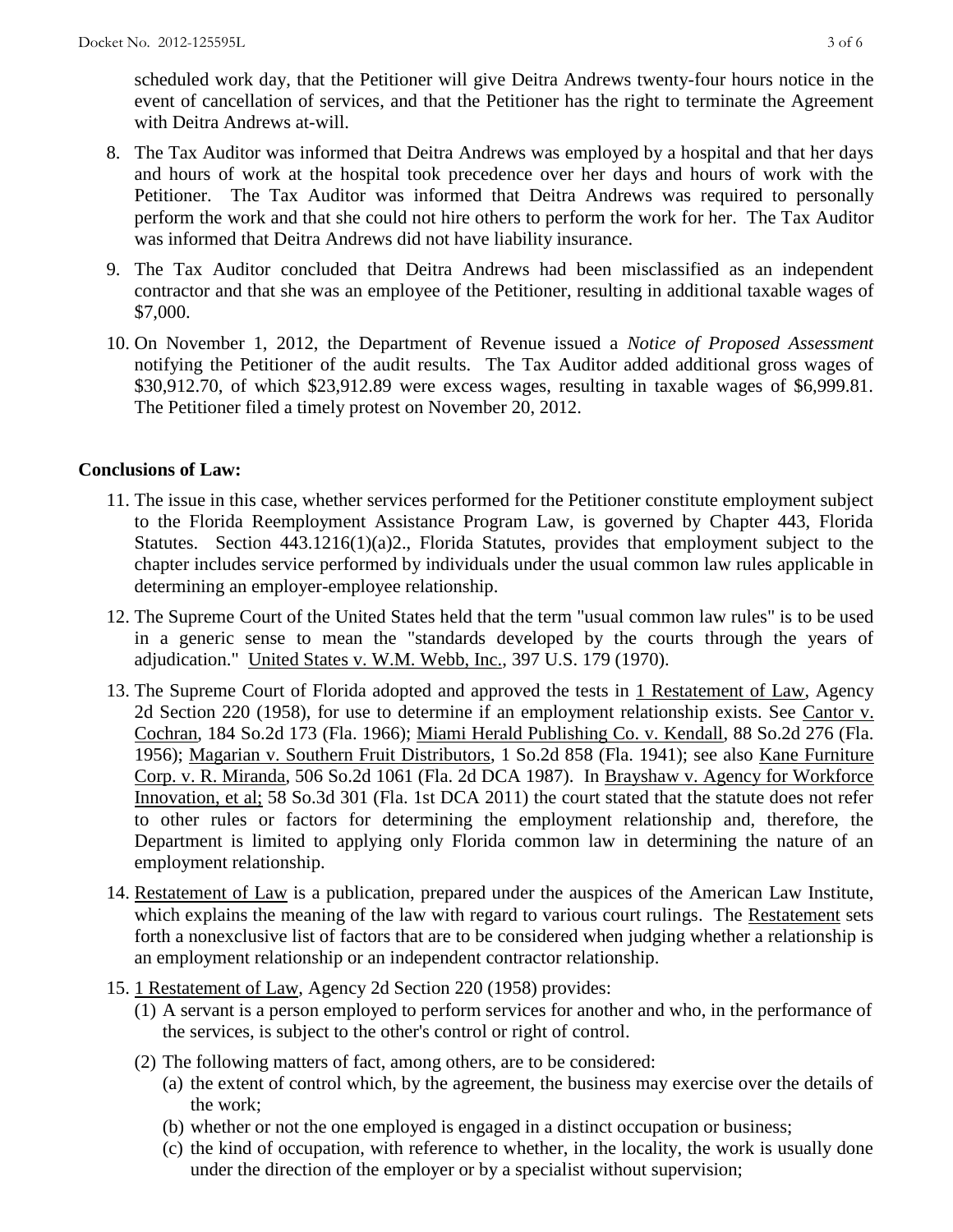- (d) the skill required in the particular occupation;
- (e) whether the employer or the worker supplies the instrumentalities, tools, and the place of work for the person doing the work;
- (f) the length of time for which the person is employed;
- (g) the method of payment, whether by the time or by the job;
- (h) whether or not the work is a part of the regular business of the employer;
- (i) whether or not the parties believe they are creating the relation of master and servant;
- (j) whether the principal is or is not in business.
- 16. Comments in the Restatement explain that the word "servant" does not exclusively connote manual labor, and the word "employee" has largely replaced "servant" in statutes dealing with various aspects of the working relationship between two parties.
- 17. In Department of Health and Rehabilitative Services v. Department of Labor & Employment Security, 472 So.2d 1284 (Fla.  $1<sup>st</sup>$  DCA 1985) the court confirmed that the factors listed in the Restatement are the proper factors to be considered in determining whether an employer-employee relationship exists. However, in citing La Grande v. B&L Services, Inc., 432 So.2d 1364, 1366 (Fla.  $1<sup>st</sup> DCA$  1983), the court acknowledged that the question of whether a person is properly classified an employee or an independent contractor often can not be answered by reference to "hard and fast" rules, but rather must be addressed on a case-by-case basis.
- 18. The Tax Auditor was presented with two agreements which state that Deitra Andrews performed services for the Petitioner as an independent contractor. However, a statement in an agreement that the existing relationship is that of independent contractor is not dispositive of the issue. Lee v. American Family Assurance Co. 431 So.2d 249, 250 (Fla. 1st DCA 1983). In Justice v. Belford Trucking Company, Inc., 272 So.2d 131 (Fla. 1972), a case involving an independent contractor agreement which specified that the worker was not to be considered the employee of the employing unit at any time, under any circumstances, or for any purpose, the Florida Supreme Court commented "while the obvious purpose to be accomplished by this document was to evince an independent contractor status, such status depends not on the statements of the parties but upon all the circumstances of their dealings with each other."
- 19. The Petitioner's business is to perform diagnostic medical imaging studies which are used to diagnose the medical conditions of patients. The duties performed by the two individuals who were reclassified as employees by the Tax Auditor were not separate and distinct from the Petitioner's business but were an integral and necessary part of the Petitioner's business. The Petitioner provided the place of work and the equipment and tools that were needed to perform the work. It was not shown that either individual had a business license or occupational license, had business liability insurance, offered services to the general public, or had an investment in a business. The workers were paid by time worked rather than by production or by the job. The fact that a worker works part time or on an as-needed basis does not, standing alone, establish an independent contractor relationship.
- 20. The September 14, 2009, *Imaging Center Network's Subcontractor Service Agreement for Deitra Andrews, Nuclear Medicine Technologist*, reveals a relationship of relative permanence which could be terminated by the Petitioner at-will at any time. In Cantor v. Cochran, 184 So.2d 173 (Fla. 1966), the court in quoting 1 Larson, Workmens' Compensation Law, Section 44.35 stated: "The power to fire is the power to control. The absolute right to terminate the relationship without liability is not consistent with the concept of independent contractor, under which the contractor should have the legal right to complete the project contracted for and to treat any attempt to prevent completion as a breach of contract."
- 21. It was not shown that the front desk assistant was required to have any skill or special knowledge to perform the work. The Petitioner trained the front desk assistant how to perform the work. The nuclear medicine technologist, Deitra Andrews, was required to have special knowledge. Generally, the greater the skill or special knowledge required to perform the work, the more likely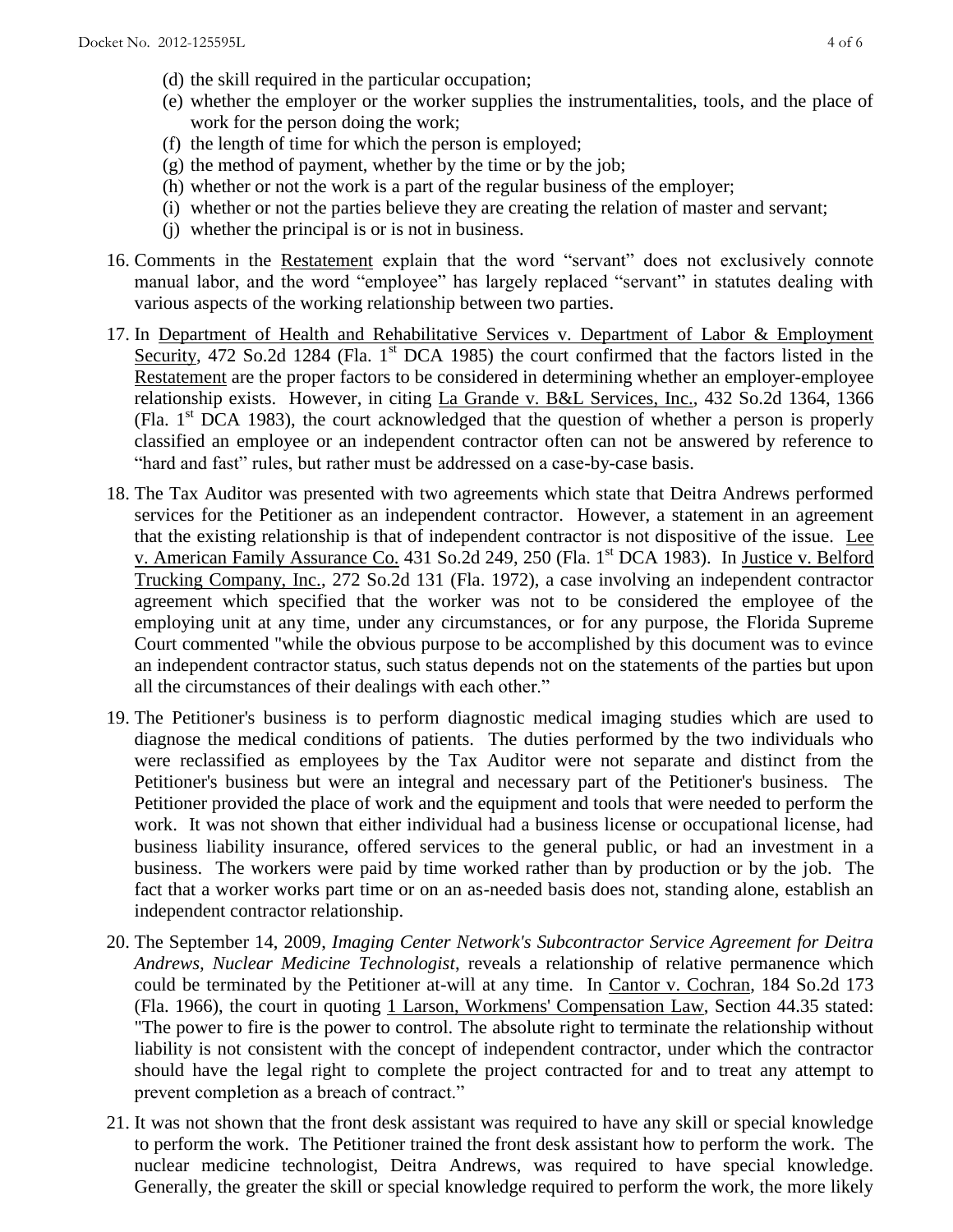the relationship will be found to be one of independent contractor. Florida Gulf Coast Symphony v. Florida Department of Labor & Employment Sec., 386 So.2d 259 (Fla. 2d DCA 1980) However, in James v. Commissioner, 25 T.C. 1296, 1301 (1956), the court stated in holding that a doctor was an employee of a hospital "The methods by which professional men work are prescribed by the techniques and standards of their professions. No layman should dictate to a lawyer how to try a case or to a doctor how to diagnose a disease. Therefore, the control of an employer over the manner in which professional employees shall conduct the duties of their positions must necessarily be more tenuous and general than the control over the non-professional employees." In University Dental Health Center, Inc. v. Agency for Workforce Innovation, 89 So. 3rd 1139 (Fla. 4th DCA 2012), a case involving a dentist who performed services for a dental office, the court found that the dentist was a highly skilled professional who performed services without supervision, who determined what treatments were necessary, and who determined how to perform the treatments. The court found that the relationship was at-will, that the dental office provided the tools and space for the dentist, that the dental office scheduled the patients, that the dentist could not refuse patients, that the dentist was required to report for work at a particular time, and that the dentist could leave only if there were no scheduled patients. The court determined that the dentist was an employee of the dental office.

- 22. The "extent of control" referred to in Restatement Section  $220(2)(a)$ , has been recognized as the most important factor in determining whether a person is an independent contractor or an employee. Employees and independent contractors are both subject to some control by the person or entity hiring them. The extent of control exercised over the details of the work turns on whether the control is focused on the result to be obtained or extends to the means to be used. A control directed toward means is necessarily more extensive than a control directed towards results. Thus, the mere control of results points to an independent contractor relationship; the control of means points to an employment relationship. Furthermore, the relevant issue is "the extent of control which, by the agreement, the master may exercise over the details of the work." Thus, it is the right of control, not actual control or actual interference with the work, which is significant in distinguishing between an independent contractor and an employee. Harper ex rel. Daley v. Toler, 884 So.2d 1124 (Fla. 2nd DCA 2004).
- 23. Rule 73B-10.035(7), Florida Administrative Code, provides that the burden of proof will be on the protesting party to establish by a preponderence of the evidence that the determination was in error. The competent evidence presented in this case supports the conclusion of the Department of Revenue that the services performed by the front desk assistant and by the nuclear medicine technologist constitute insured employment. The Petitioner has not shown by a preponderence of the competent evidence that the determination was in error.

**Recommendation:** It is recommended that the determination dated November 1, 2012, be AFFIRMED. Respectfully submitted on June 12, 2013.



R. O. SMITH, Special Deputy Office of Appeals